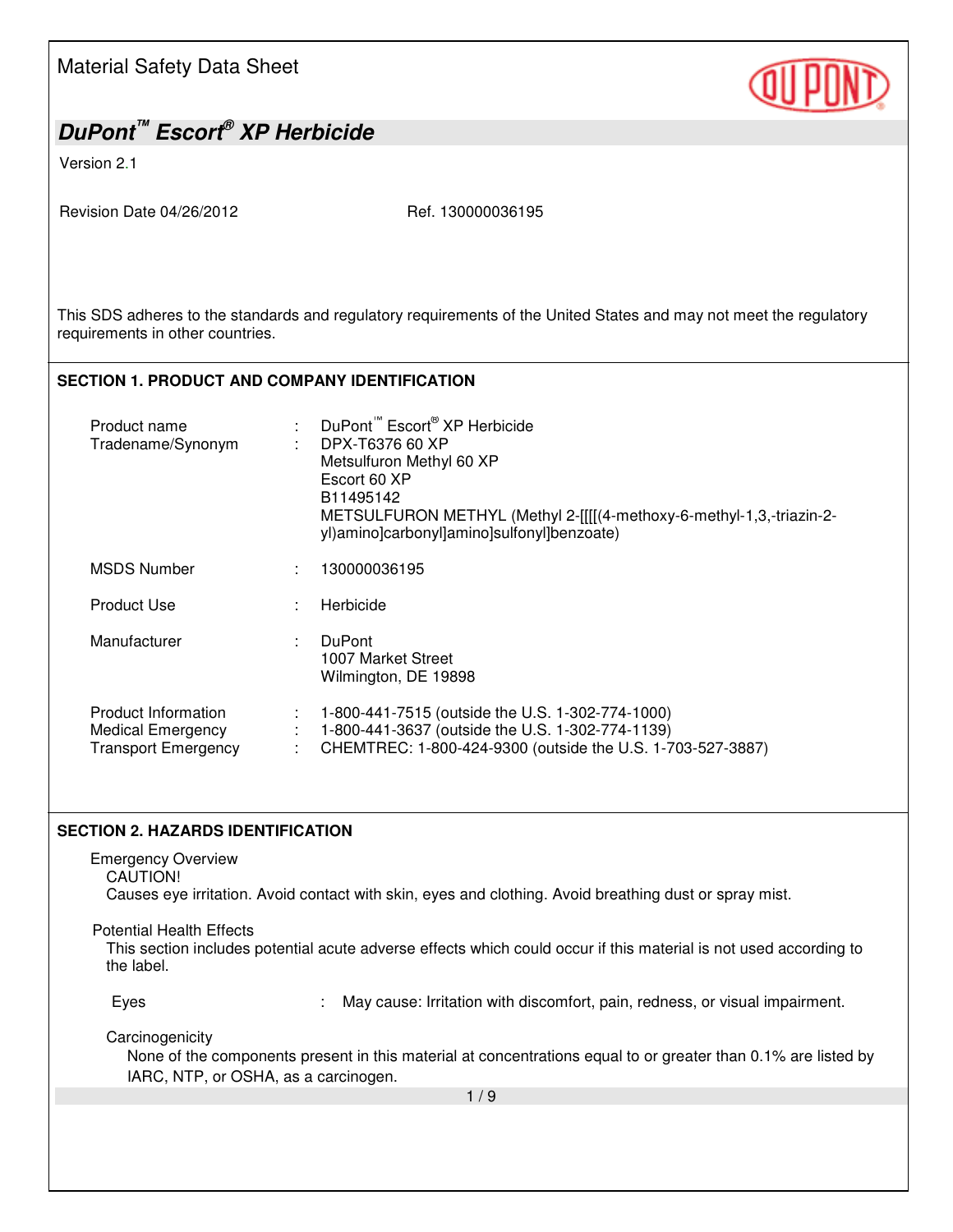# *DuPont™ Escort® XP Herbicide*

Version 2.1

Revision Date 04/26/2012 Ref. 130000036195

#### **SECTION 3. COMPOSITION/INFORMATION ON INGREDIENTS**

| Component          | CAS-No.    | Concentration |
|--------------------|------------|---------------|
| Metsulfuron methyl | 74223-64-6 | 60%           |
| Other Ingredients  |            | 40 %          |

| <b>SECTION 4. FIRST AID MEASURES</b> |                                                                                                                                                                                                                                                                             |  |  |  |
|--------------------------------------|-----------------------------------------------------------------------------------------------------------------------------------------------------------------------------------------------------------------------------------------------------------------------------|--|--|--|
| Skin contact                         | : Take off all contaminated clothing immediately. Rinse skin immediately with<br>plenty of water for 15-20 minutes. Call a poison control center or doctor for<br>treatment advice.                                                                                         |  |  |  |
| Eye contact                          | Hold eye open and rinse slowly and gently with water for 15-20 minutes.<br>Remove contact lenses, if present, after the first 5 minutes, then continue<br>rinsing eye. Call a poison control center or doctor for treatment advice.                                         |  |  |  |
| Inhalation                           | : No specific intervention is indicated as the compound is not likely to be<br>hazardous. Consult a physician if necessary.                                                                                                                                                 |  |  |  |
| Ingestion                            | : No specific intervention is indicated as the compound is not likely to be<br>hazardous. Consult a physician if necessary.                                                                                                                                                 |  |  |  |
| General advice                       | : Have the product container or label with you when calling a poison control<br>center or doctor, or going for treatment.<br>For medical emergencies involving this product, call toll free 1-800-441-3637.<br>See Label for Additional Precautions and Directions for Use. |  |  |  |
| Notes to physician                   | : Treat symptomatically.                                                                                                                                                                                                                                                    |  |  |  |
|                                      | 2/9                                                                                                                                                                                                                                                                         |  |  |  |
|                                      |                                                                                                                                                                                                                                                                             |  |  |  |

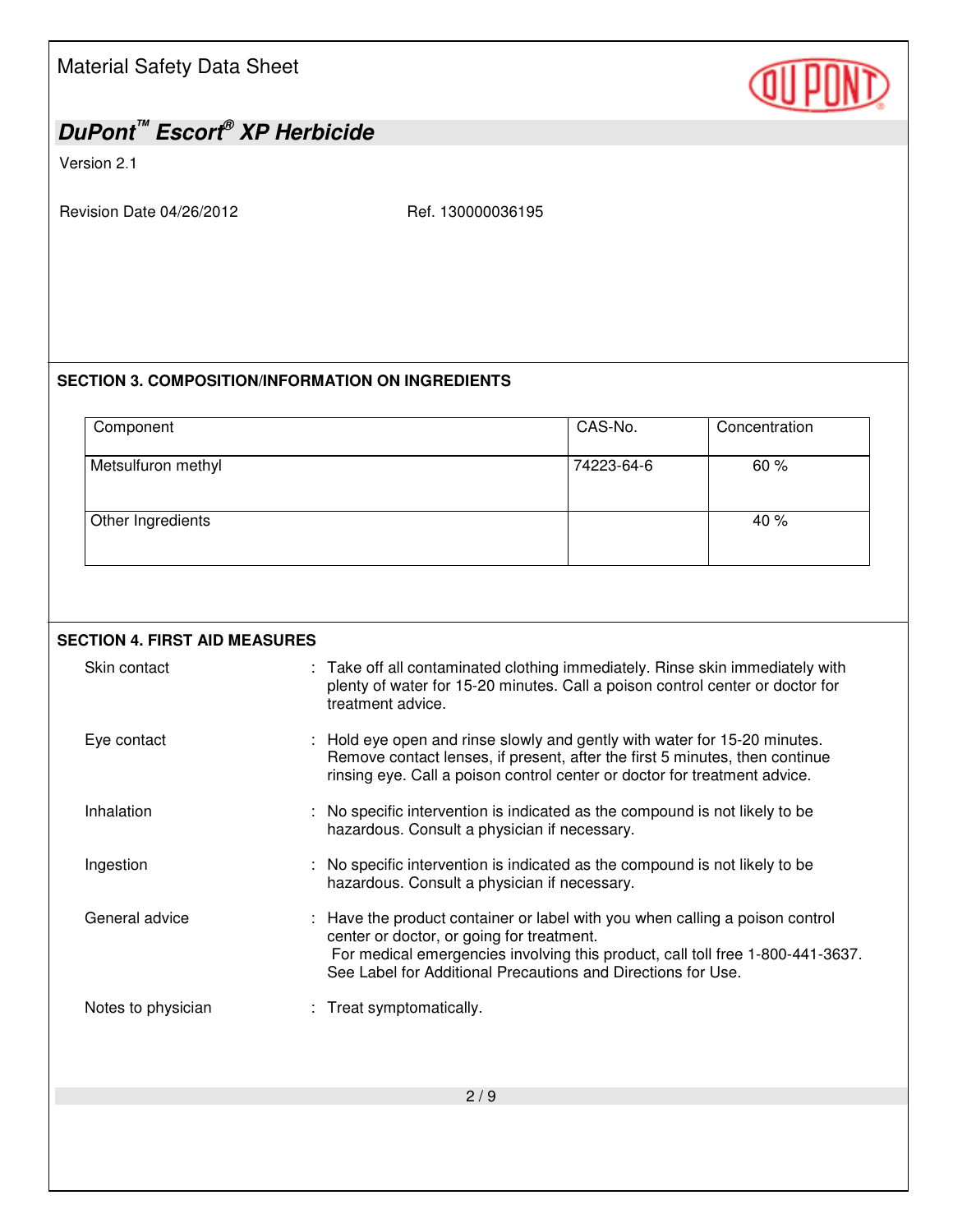| Material Safety Data Sheet                           |
|------------------------------------------------------|
| DuPont <sup>™</sup> Escort <sup>®</sup> XP Herbicide |



# Version 2.1 Revision Date 04/26/2012 Ref. 130000036195 **SECTION 5. FIREFIGHTING MEASURES**  Flammable Properties Flash point : not applicable

Suitable extinguishing media : Water spray, Dry chemical, Foam, Carbon dioxide (CO2)

Unsuitable extinguishing media : High volume water jet, (contamination risk)

Firefighting Instructions : In the event of fire, wear self-contained breathing apparatus. Wear full protective equipment. (on small fires) If area is heavily exposed to fire and if conditions permit, let fire burn itself out since water may increase the area contaminated. Cool containers / tanks with water spray.

### **SECTION 6. ACCIDENTAL RELEASE MEASURES**

NOTE: Review FIRE FIGHTING MEASURES and HANDLING (PERSONNEL) sections before proceeding with cleanup. Use appropriate PERSONAL PROTECTIVE EQUIPMENT during clean-up.

| Safeguards (Personnel)      | : Evacuate personnel, thoroughly ventilate area, use self-contained breathing<br>apparatus.                                                                                     |  |
|-----------------------------|---------------------------------------------------------------------------------------------------------------------------------------------------------------------------------|--|
| Spill Cleanup               | : Sweep up and shovel into suitable containers for disposal.<br>If spill area is on ground near valuable plants or trees, remove 5 cm of top soil<br>after initial clean-up.    |  |
| Accidental Release Measures | : Prevent material from entering sewers, waterways, or low areas.<br>Never return spills in original containers for re-use. Dispose of in accordance<br>with local regulations. |  |

| <b>SECTION 7. HANDLING AND STORAGE</b> |                                                                               |  |  |
|----------------------------------------|-------------------------------------------------------------------------------|--|--|
| Handling (Personnel)                   | : Wash hands thoroughly with soap and water after handling and before eating, |  |  |
|                                        | 3/9                                                                           |  |  |
|                                        |                                                                               |  |  |
|                                        |                                                                               |  |  |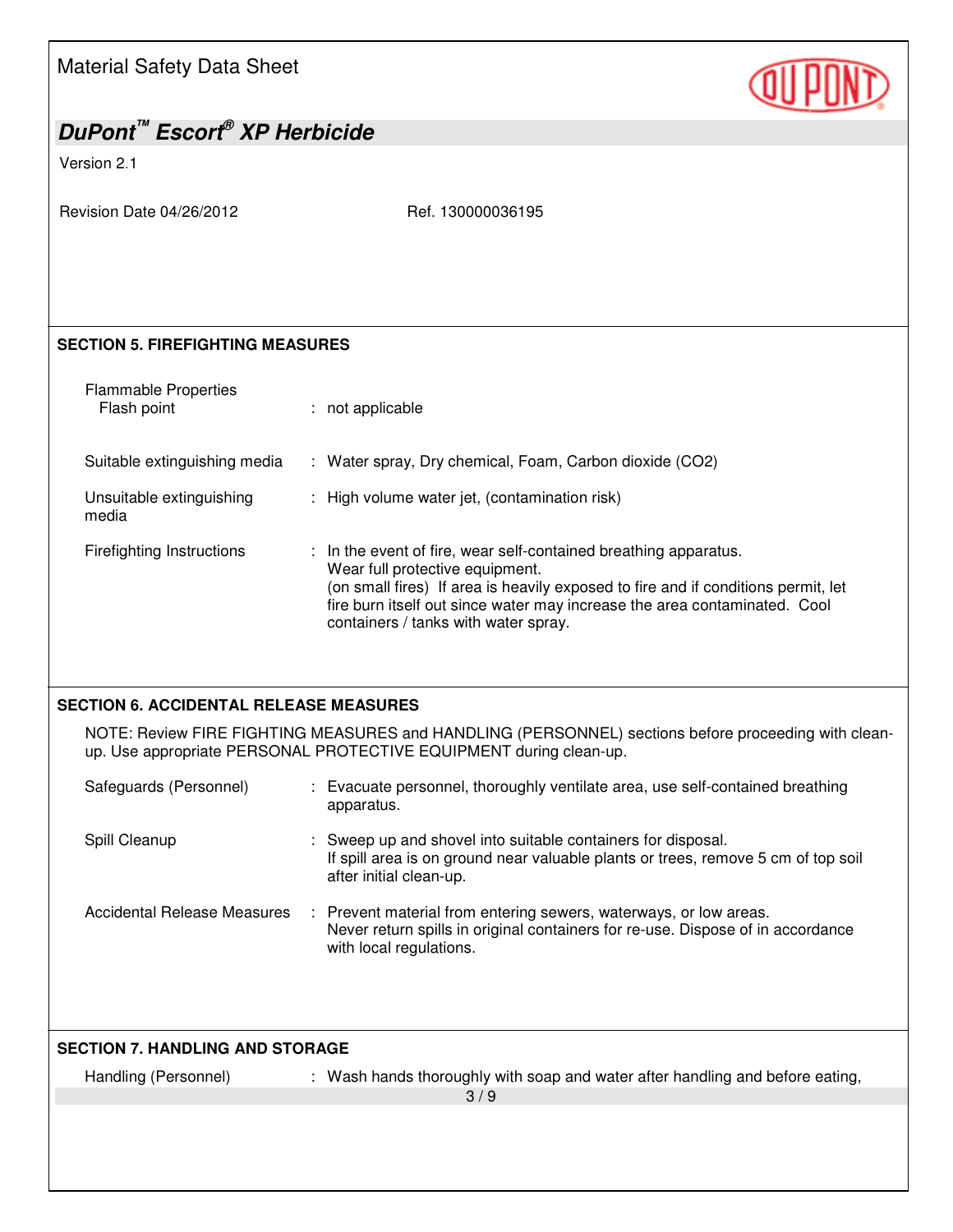| <b>Material Safety Data Sheet</b>                                                                                                                                                        |                                                                                                                                                                                                                                                    |  |  |
|------------------------------------------------------------------------------------------------------------------------------------------------------------------------------------------|----------------------------------------------------------------------------------------------------------------------------------------------------------------------------------------------------------------------------------------------------|--|--|
| DuPont <sup>™</sup> Escort <sup>®</sup> XP Herbicide                                                                                                                                     |                                                                                                                                                                                                                                                    |  |  |
| Version 2.1                                                                                                                                                                              |                                                                                                                                                                                                                                                    |  |  |
| Revision Date 04/26/2012                                                                                                                                                                 | Ref. 130000036195                                                                                                                                                                                                                                  |  |  |
| Storage                                                                                                                                                                                  | drinking, chewing gum, using tobacco, or using the toilet.<br>: Do not contaminate water, other pesticides, fertilizer, food or feed in storage.<br>Store in original container. Store in a cool, dry place. Keep out of the reach of<br>children. |  |  |
| <b>SECTION 8. EXPOSURE CONTROLS/PERSONAL PROTECTION</b>                                                                                                                                  |                                                                                                                                                                                                                                                    |  |  |
| Personal protective equipment<br>Skin and body protection                                                                                                                                | Applicators and other handlers must wear:<br>Long sleeved shirt and long pants<br>Shoes plus socks<br>Personal protective equipment required for early entry:<br>Coveralls<br>Shoes plus socks                                                     |  |  |
| Protective measures                                                                                                                                                                      | : Follow manufacturer's instructions for cleaning/maintaining PPE. If no such<br>instructions for washables exist, use detergent and hot water. Keep and<br>wash PPE separately from other laundry.                                                |  |  |
| <b>Exposure Guidelines</b><br><b>Exposure Limit Values</b><br>Metsulfuron methyl<br>AEL *                                                                                                | (DUPONT)<br>$10 \text{ mg/m}$ 3<br>8 & 12 hr. TWA                                                                                                                                                                                                  |  |  |
| * AEL is DuPont's Acceptable Exposure Limit. Where governmentally imposed occupational exposure limits which<br>are lower than the AEL are in effect, such limits shall take precedence. |                                                                                                                                                                                                                                                    |  |  |
| <b>SECTION 9. PHYSICAL AND CHEMICAL PROPERTIES</b>                                                                                                                                       |                                                                                                                                                                                                                                                    |  |  |
| Form<br>Color<br>Odor<br>pH<br>Specific gravity<br><b>Bulk density</b>                                                                                                                   | : solid, granular<br>light brown<br>odourless<br>: 5.0<br>: 1.47 at 25 °C (77 °F)<br>$: 0.64 - 0.74$ g/ml                                                                                                                                          |  |  |
|                                                                                                                                                                                          | 4/9                                                                                                                                                                                                                                                |  |  |
|                                                                                                                                                                                          |                                                                                                                                                                                                                                                    |  |  |

Г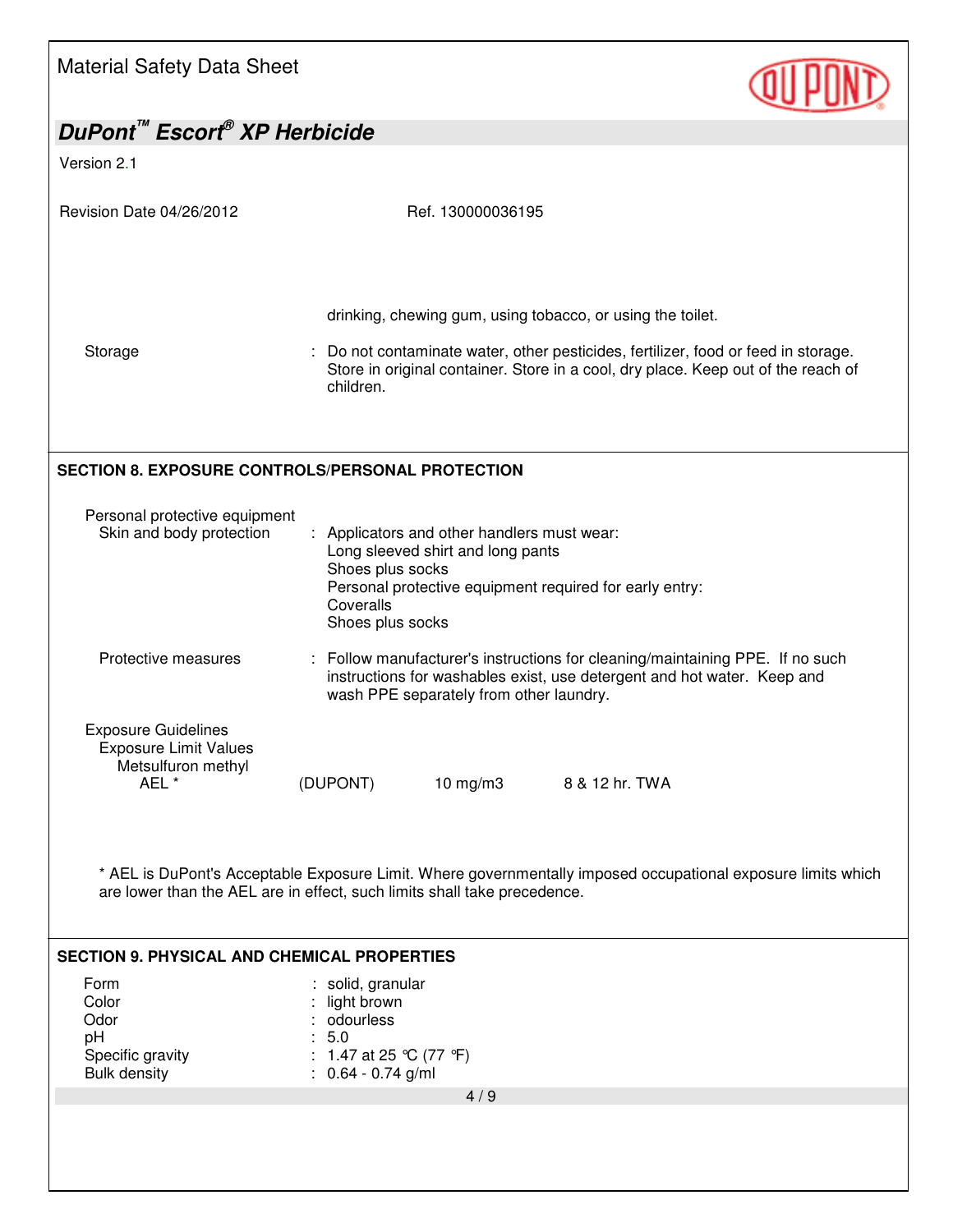| Material Safety Data Sheet |  |
|----------------------------|--|
|----------------------------|--|

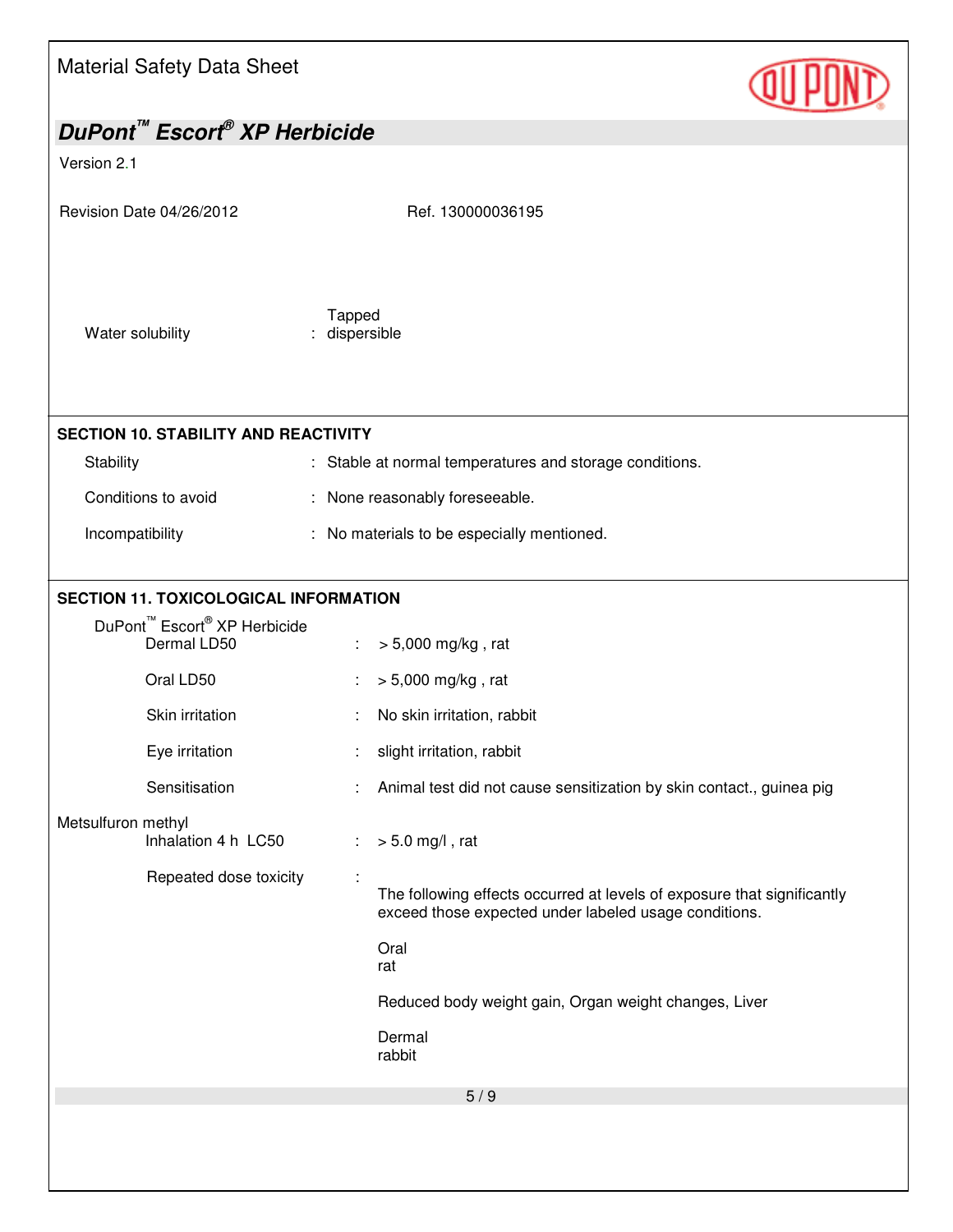![](_page_5_Picture_1.jpeg)

| DuPont <sup>™</sup> Escort® XP Herbicide                   |  |                                                                                                                                                                                                                                                                      |  |
|------------------------------------------------------------|--|----------------------------------------------------------------------------------------------------------------------------------------------------------------------------------------------------------------------------------------------------------------------|--|
| Version 2.1                                                |  |                                                                                                                                                                                                                                                                      |  |
| Revision Date 04/26/2012                                   |  | Ref. 130000036195                                                                                                                                                                                                                                                    |  |
|                                                            |  |                                                                                                                                                                                                                                                                      |  |
|                                                            |  | Skin irritation                                                                                                                                                                                                                                                      |  |
| Carcinogenicity                                            |  | Did not show carcinogenic effects in animal experiments.                                                                                                                                                                                                             |  |
| Mutagenicity                                               |  | Did not show mutagenic effects in animal experiments.                                                                                                                                                                                                                |  |
|                                                            |  | Did not cause genetic damage in cultured bacterial cells.                                                                                                                                                                                                            |  |
|                                                            |  | Genetic damage in cultured mammalian cells was observed in some<br>laboratory tests but not in others.                                                                                                                                                               |  |
| Reproductive toxicity                                      |  | Animal testing did not show any effects on fertility.                                                                                                                                                                                                                |  |
| Teratogenicity                                             |  | Animal testing showed no developmental toxicity.                                                                                                                                                                                                                     |  |
|                                                            |  |                                                                                                                                                                                                                                                                      |  |
| <b>SECTION 12. ECOLOGICAL INFORMATION</b>                  |  |                                                                                                                                                                                                                                                                      |  |
| <b>Aquatic Toxicity</b><br>Metsulfuron methyl<br>96 h LC50 |  | Oncorhynchus mykiss (rainbow trout) > 150 mg/l                                                                                                                                                                                                                       |  |
| 96 h LC50                                                  |  | Lepomis macrochirus (Bluegill sunfish) > 150 mg/l                                                                                                                                                                                                                    |  |
| 72 h EC50                                                  |  | Anabaena flos-aquae (cyanobacteria) 0.066 mg/l                                                                                                                                                                                                                       |  |
| 14 d EC50                                                  |  | Lemna minor 0.00036 mg/l                                                                                                                                                                                                                                             |  |
| 48 h EC50                                                  |  | Daphnia magna (Water flea) > 120 mg/l                                                                                                                                                                                                                                |  |
| Additional ecological information                          |  | Environmental Hazards: Do not apply directly to water, or to areas<br>where surface water is present, or to intertidal areas below the mean<br>high water mark. Do not contaminate water when cleaning equipment<br>or disposing of equipment washwaters or rinsate. |  |
|                                                            |  |                                                                                                                                                                                                                                                                      |  |
| <b>SECTION 13. DISPOSAL CONSIDERATIONS</b>                 |  |                                                                                                                                                                                                                                                                      |  |
| <b>Waste Disposal</b>                                      |  | : Do not contaminate water, food or feed by disposal. Wastes resulting from the<br>6/9                                                                                                                                                                               |  |
|                                                            |  |                                                                                                                                                                                                                                                                      |  |
|                                                            |  |                                                                                                                                                                                                                                                                      |  |
|                                                            |  |                                                                                                                                                                                                                                                                      |  |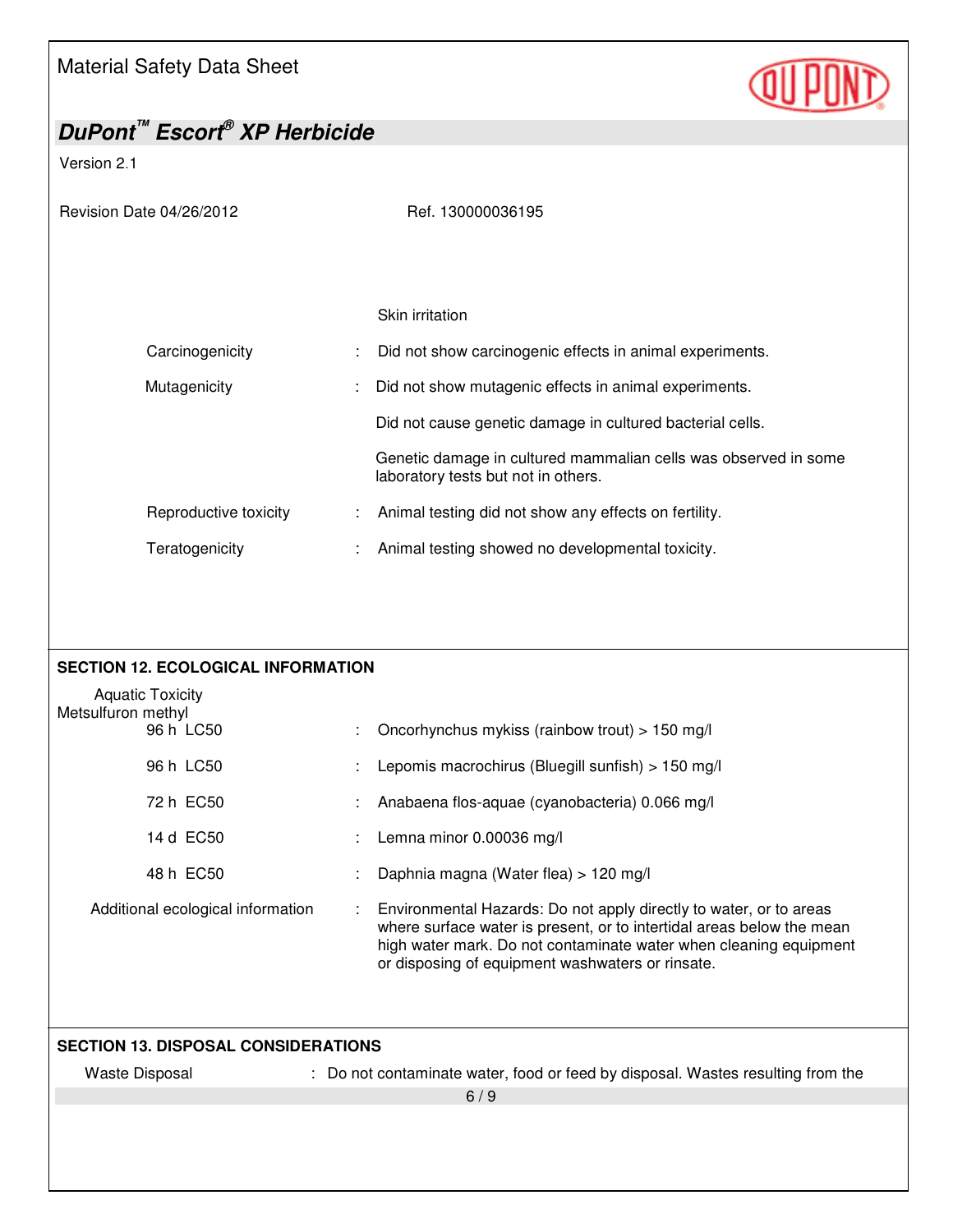![](_page_6_Picture_1.jpeg)

|                                   | DuPont <sup>™</sup> Escort <sup>®</sup> XP Herbicide                                                                                            |                                                                                                                                                                                                                                                                                                              |
|-----------------------------------|-------------------------------------------------------------------------------------------------------------------------------------------------|--------------------------------------------------------------------------------------------------------------------------------------------------------------------------------------------------------------------------------------------------------------------------------------------------------------|
| Version 2.1                       |                                                                                                                                                 |                                                                                                                                                                                                                                                                                                              |
| Revision Date 04/26/2012          |                                                                                                                                                 | Ref. 130000036195                                                                                                                                                                                                                                                                                            |
| <b>Container Disposal</b>         |                                                                                                                                                 | use of this product must be disposed of on site or at an approved waste<br>disposal facility.<br>: Refer to the product label for instructions.<br>Do not transport if this container is damaged or leaking.<br>In the event of a major spill, fire or other emergency, call 1-800-441-3637 day<br>or night. |
|                                   | <b>SECTION 14. TRANSPORT INFORMATION</b>                                                                                                        |                                                                                                                                                                                                                                                                                                              |
| IATA_C                            | UN number                                                                                                                                       | : 3077                                                                                                                                                                                                                                                                                                       |
| <b>IMDG</b>                       | Proper shipping name<br>Class<br>Packing group<br>Labelling No.<br>UN number<br>Proper shipping name<br>Class<br>Packing group<br>Labelling No. | : Environmentally hazardous substance, solid, n.o.s.<br>(Metsulfuron methyl)<br>: 9<br>$\therefore$ III<br>: 9Ml<br>: 3077<br>: ENVIRONMENTALLY HAZARDOUS SUBSTANCE,<br>SOLID, N.O.S. (Metsulfuron methyl)<br>: 9<br>$\therefore$ $\parallel$<br>: 9                                                         |
|                                   | Marine pollutant                                                                                                                                | : yes (Metsulfuron methyl)                                                                                                                                                                                                                                                                                   |
|                                   | Not regulated as a hazardous material by DOT.                                                                                                   |                                                                                                                                                                                                                                                                                                              |
|                                   | <b>SECTION 15. REGULATORY INFORMATION</b>                                                                                                       |                                                                                                                                                                                                                                                                                                              |
| SARA 313 Regulated<br>Chemical(s) |                                                                                                                                                 | : SARA 313: This material does not contain any chemical components with<br>known CAS numbers that exceed the threshold (De Minimis) reporting levels<br>established by SARA Title III, Section 313.                                                                                                          |
| Title III hazard                  |                                                                                                                                                 | : Acute Health Hazard: Yes                                                                                                                                                                                                                                                                                   |
|                                   |                                                                                                                                                 | 7/9                                                                                                                                                                                                                                                                                                          |
|                                   |                                                                                                                                                 |                                                                                                                                                                                                                                                                                                              |
|                                   |                                                                                                                                                 |                                                                                                                                                                                                                                                                                                              |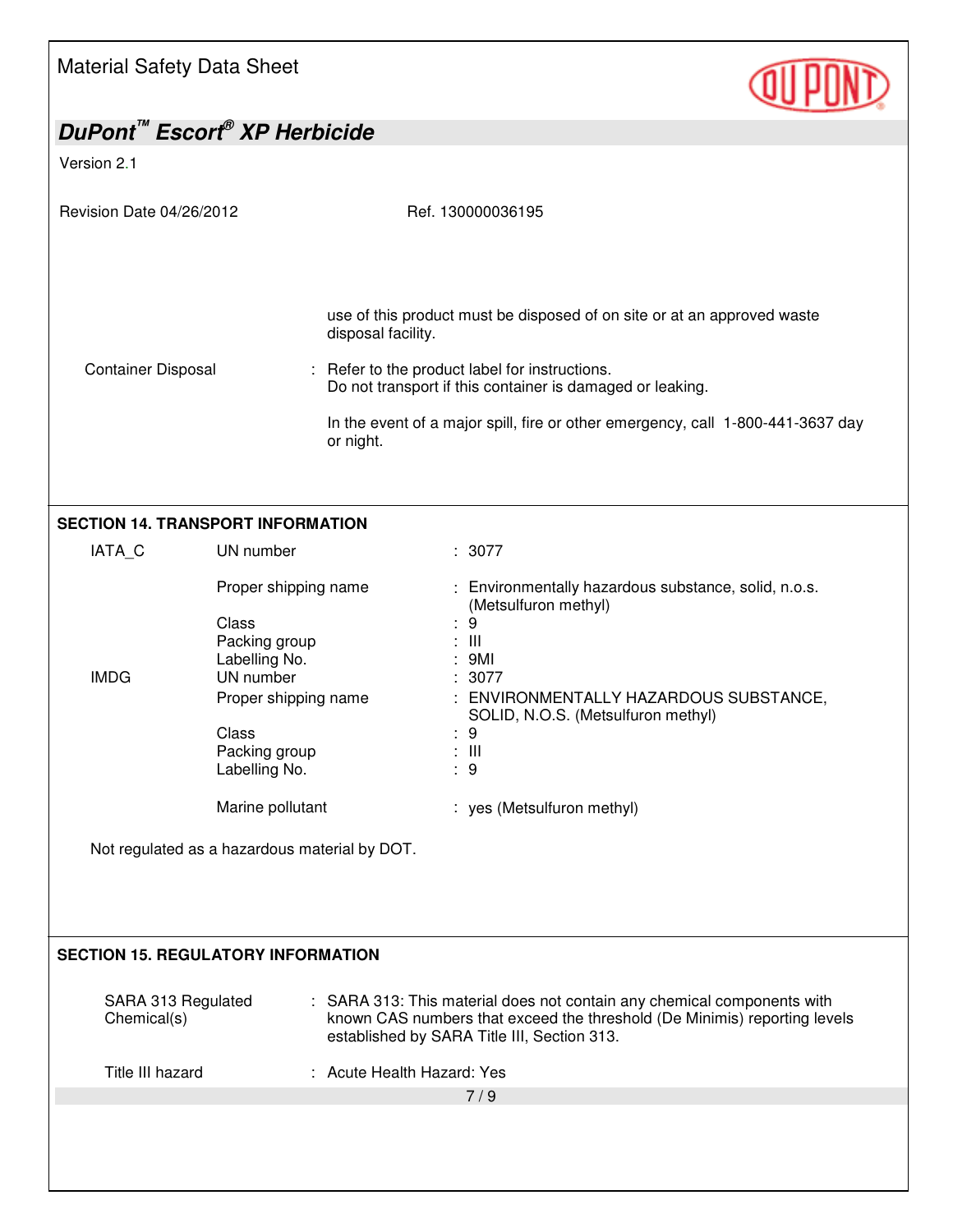![](_page_7_Picture_1.jpeg)

| DuPont <sup>™</sup> Escort® XP Herbicide  |                                                                                                                                                                                                                                       |                                                                                                                                                                    |  |
|-------------------------------------------|---------------------------------------------------------------------------------------------------------------------------------------------------------------------------------------------------------------------------------------|--------------------------------------------------------------------------------------------------------------------------------------------------------------------|--|
| Version 2.1                               |                                                                                                                                                                                                                                       |                                                                                                                                                                    |  |
| Revision Date 04/26/2012                  | Ref. 130000036195                                                                                                                                                                                                                     |                                                                                                                                                                    |  |
| classification                            | Chronic Health Hazard: No<br>Fire: No<br>Reactivity/Physical hazard: No<br>Pressure: No                                                                                                                                               |                                                                                                                                                                    |  |
| EPA Reg. No.                              | $: 352 - 439$<br>In the United States this product is regulated by the US Environmental<br>Protection Agency (EPA) under the Federal Insecticide, Fungicide and<br>This product is excluded from listing requirements under EPA/TSCA. | Rodenticide Act (FIFRA). It is a violation of Federal law to use this product in<br>a manner inconsistent with its labeling. Read and follow all label directions. |  |
| PA Right to Know<br>Regulated Chemical(s) | : Substances on the Pennsylvania Hazardous Substances List present at<br>a concentration of 1% or more (0.01% for Special Hazardous<br>Substances): Sucrose, Trisodium orthophosphate                                                 |                                                                                                                                                                    |  |
| <b>SECTION 16. OTHER INFORMATION</b>      |                                                                                                                                                                                                                                       |                                                                                                                                                                    |  |
|                                           | <b>NFPA</b>                                                                                                                                                                                                                           | <b>HMIS</b>                                                                                                                                                        |  |
| Health                                    |                                                                                                                                                                                                                                       | 1                                                                                                                                                                  |  |

Flammability : 1 1 Reactivity/Physical hazard : 0 0

™ Trademark of E.I. du Pont de Nemours and Company. ® Registered trademark of E.I. du Pont de Nemours and Company

Contact person : DuPont Crop Protection, Wilmington, DE, 19898, Phone: 1-888-638-7668

The information provided in this Safety Data Sheet is correct to the best of our knowledge, information and belief at the date of its publication. The information given is designed only as a guidance for safe handling, use, processing, storage, transportation, disposal and release and is not to be considered a warranty or quality specification. The information relates only to the specific material designated and may not be valid for such material used in combination with any other materials or in any process, unless specified in the text.

Significant change from previous version is denoted with a double bar.